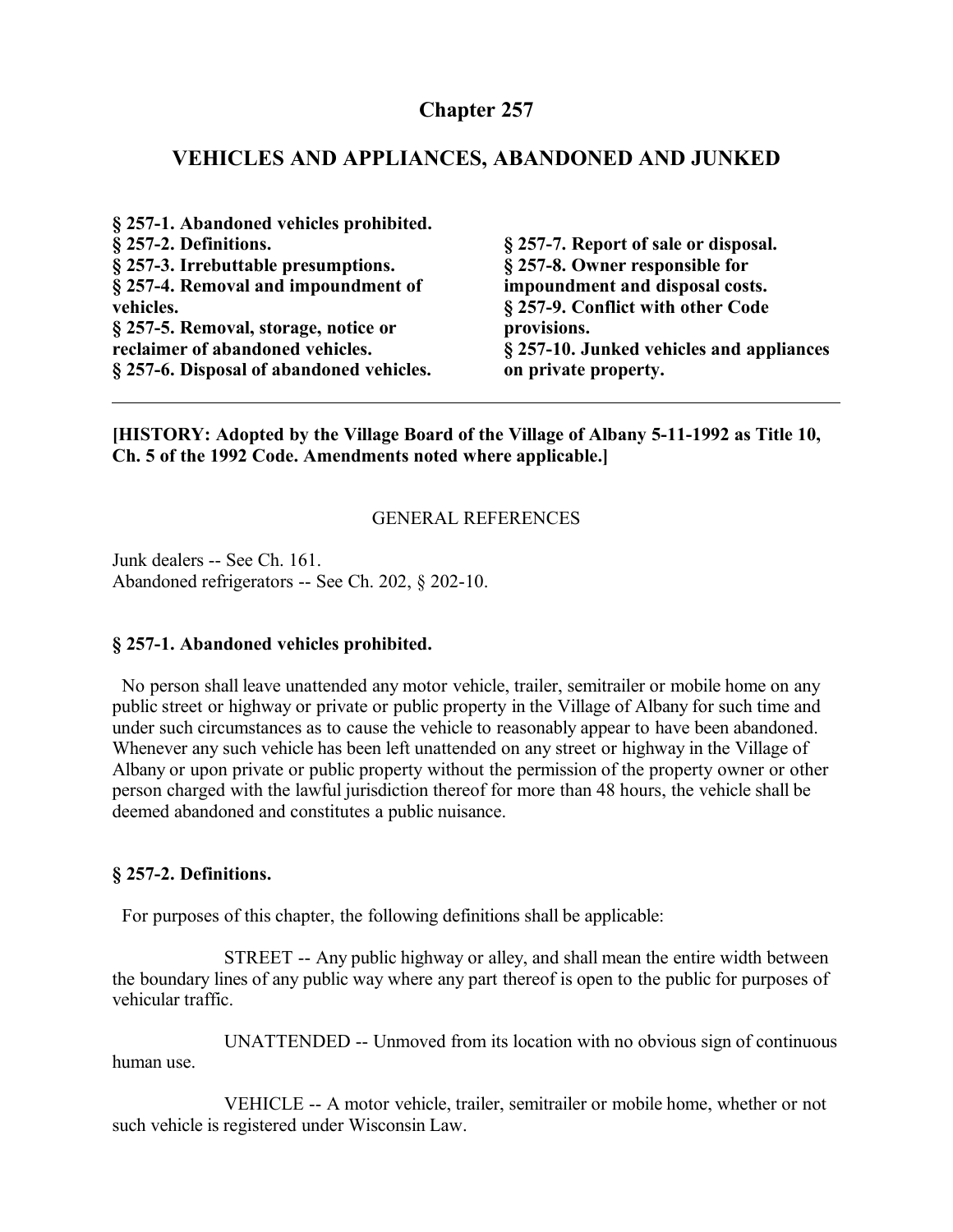## **§ 257-3. Irrebuttable presumptions.**

For purposes of this chapter, the following irrebuttable presumptions shall apply:

A. A vehicle shall be presumed unattended if it is found in the same position 48 hours after issuance of a traffic ticket or citation and if such traffic ticket or citation remains placed upon the windshield during said 48 hours.

B. Any vehicle left unattended for more than 48 hours on any public street or public ground or left unattended for more than 48 hours on private property without the consent of the property owner is deemed abandoned and constitutes a nuisance, provided that the vehicle shall not be deemed abandoned under this subsection if left unattended on private property outside of public view and is enclosed within a building, or if designated as not abandoned by the Chief of Police.

C. Exceptions. This section shall not apply to a vehicle in an enclosed building or a vehicle stored on a premises licensed for storage of junk or junked vehicles and fully in compliance with village zoning regulations,<sup>[1](#page-1-0)</sup> or to a vehicle parked in a paid parking lot or space where the required fee has been paid.

### **§ 257-4. Removal and impoundment of vehicles.**

 Any vehicle in violation of this chapter shall be removed and impounded until lawfully claimed or disposed of under the provisions of § 257-5.

# **§ 257-5. Removal, storage, notice or reclaimer of abandoned vehicles.**

A. Applicability. The provisions of this section shall apply to the removal, storage, notice, reclaimer or disposal of abandoned vehicles as defined in § 257-2.

B. Removal.

(1) Any police officer who discovers any motor vehicle, trailer, semitrailer or mobile home on any public street or highway or private or public property in the Village of Albany which has been abandoned shall cause the vehicle to be removed to a suitable place of impoundment.

(2) Upon removal of the vehicle, the police officer shall notify the Chief of Police or his designee of the abandonment and of the location of the impounded vehicle.

C. Storage and reclaimer. Any abandoned vehicle which is determined by the Chief of Police or his designee to be abandoned shall be retained in storage for a period of 14 days after certified mail notice, as hereinafter provided, has been sent to the Wisconsin titled owner and/or secured party of record with the Wisconsin Motor Vehicle Division, except that if the Chief of Police or his designee determines an abandoned vehicle to have a value of less than \$100, or that the cost of towing and storage charges for impoundment will exceed the value of the vehicle, it may be junked or sold by direct sale to a licensed salvage dealer after having been retained in storage for a period of seven days and after certified mail notice, as hereinafter provided, has been sent to the Wisconsin titled owner or secured party of record with the Wisconsin Motor Vehicle

<span id="page-1-0"></span><sup>&</sup>lt;sup>1</sup> Editor's Note: See Ch. 273, Zoning.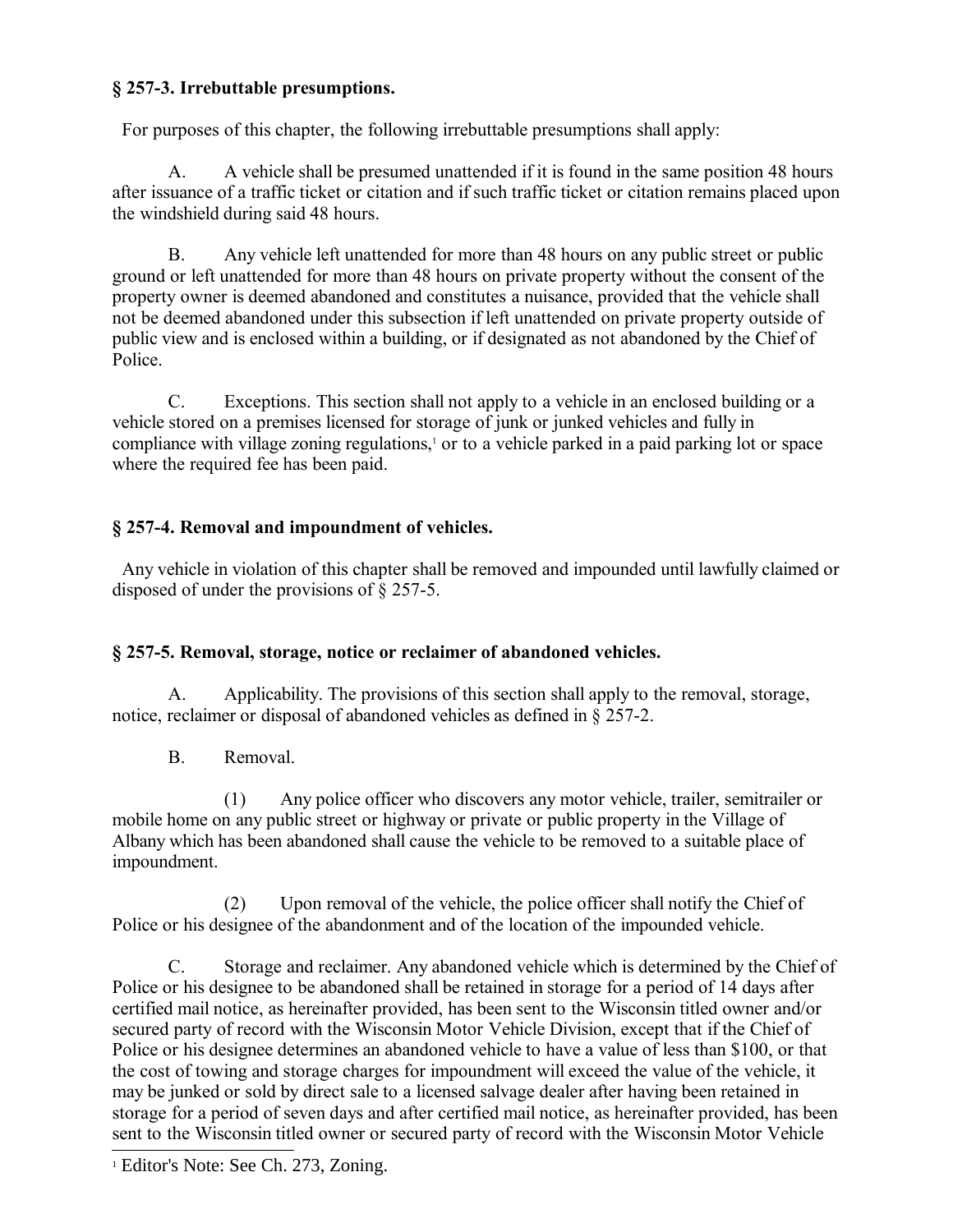Division, provided that it is first determined that the vehicle is not reported stolen or wanted for evidence or other reason. All substantially complete vehicles in excess of 19 model years of age shall be deemed as having value in excess of \$100. Any such vehicle which may be lawfully reclaimed may be released upon the payment of all accrued charges, including towing, storage and notice charges, and upon presentation of the vehicle title or other satisfactory evidence to the Chief of Police or his designee to prove an ownership or secured party interest in said vehicle.

D. Notice to owner or secured party. Certified mail notice, as referred to herein, shall notify the Wisconsin titled owner of the abandoned vehicle, if any, and/or the secured party of record with the Wisconsin Motor Vehicle Division, if any, of the following:

(1) That the vehicle has been deemed abandoned and impounded by the Village

of Albany.

- (2) The "determined value" of the abandoned vehicle.
- (3) If the cost of towing and storage costs will exceed the determined value of

the vehicle.

(4) That if the vehicle is not wanted for evidence or other reason, the vehicle may be reclaimed upon the payment of all accrued charges, including towing, storage and notice charges, within 14 days of the date of notice, unless the vehicle has been determined to have a value less than \$100 or that the cost of towing and storage charges for impoundment will exceed the value of the vehicle, in which case the vehicle may be reclaimed within seven days upon the payment of the aforesaid charges.

(5) That the owner or aforesaid secured party may, upon request, be granted a hearing relating to the determinations made with respect to said vehicle within the period that such vehicles may be reclaimed.

#### **§ 257-6. Disposal of abandoned vehicles.**

 Any abandoned vehicle impounded by the village which has not been reclaimed or junked or sold by direct sale to a licensed salvage dealer pursuant to the provisions of this chapter may be sold by public auction sale or public sale calling for the receipt of sealed bids. A Class 1 notice, including the description of the vehicles, the name(s) and address(es) of the Wisconsin titled owner and secured party of record, if known, and the time of sale shall be published before the sale.

#### **§ 257-7. Report of sale or disposal.**

 Within five days after the direct sale or disposal of a vehicle as provided for herein, the Chief of Police or his designee shall advise the State of Wisconsin Department of Transportation, Division of Motor Vehicles, of such sale or disposal on a form supplied by said Division. A copy of the form shall be given to the purchaser of the vehicle enabling the purchaser to obtain a regular certificate of title for the vehicle. The purchaser shall have 10 days to remove the vehicle from the storage area, but shall pay a reasonable storage fee established by the village for each day the vehicle remains in storage after the second business day subsequent to the sale date. Ten days after the sale the purchaser shall forfeit all interest in the vehicle, and the vehicle shall be deemed to be abandoned and may be sold again. Any listing of vehicles to be sold by the village shall be made available to any interested person or organization which makes a written request for such list to the Police Department. The Police Department may charge a reasonable fee for the list.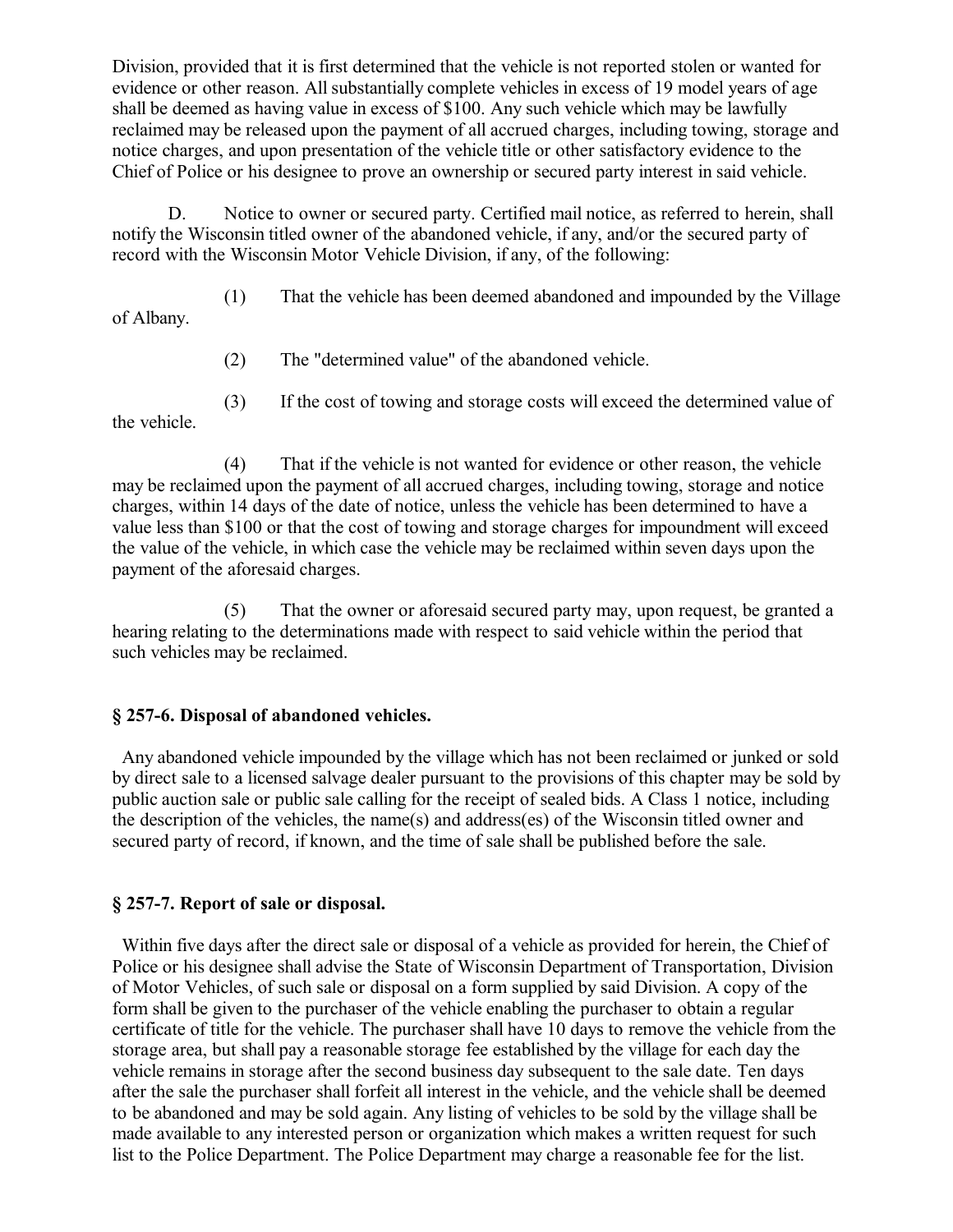# **§ 257-8. Owner responsible for impoundment and disposal costs.**

A. The owner of any abandoned vehicle, except a stolen vehicle, is responsible for the abandonment and all costs of impounding and disposing of the vehicle. Costs not covered from the sale of the vehicle may be recovered in a civil action by the village against the owner.

B. Payment of removal and impoundment costs is not required when the vehicle has been impounded for purposes of law enforcement investigation.

# **§ 257-9. Conflict with other Code provisions.**

 In the event of any conflict between this section and any other provisions of this Code, this chapter shall control.

### **§ 257-10. Junked vehicles and appliances on private property.**

A. Storage of automobiles restricted. No disassembled, inoperable, unlicensed, junked or wrecked motor vehicles, truck bodies, tractors, trailers, farm machinery or appliances shall be stored unenclosed upon private residential property within the village for a period exceeding 30 days unless it is in connection with an authorized business enterprise maintained in such a manner as to not constitute a public nuisance and in compliance with village zoning regulations.<sup>[2](#page-3-0)</sup>

B. Definitions. As used in this section, the following terms shall have the meanings indicated:

DISASSEMBLED, INOPERABLE, JUNKED OR WRECKED MOTOR VEHICLES, TRUCK BODIES, TRACTORS OR TRAILERS -- Motor vehicles, recreational vehicles, truck bodies, tractors, farm machinery or trailers in such state of physical or mechanical ruin as to be incapable of propulsion, being operated upon the public streets or highways, or which is otherwise not in safe or legal condition for operation on public streets or highways due to missing or inoperative parts, flat or removed tires, expired or missing license plates or other defects.

INOPERABLE APPLIANCE -- Any stove, washer, refrigerator or other appliance which is no longer operable in the sense for which it was manufactured.

MOTOR VEHICLE -- As defined in W.S.A. s. 340.01(35).

UNLICENSED MOTOR VEHICLES, TRUCK BODIES, TRACTORS OR TRAILERS -- Motor vehicles, truck bodies, tractors, recreational vehicles or trailers which do not bear lawful current license plates.

C. Exceptions. This section shall not apply to any motor vehicle or motor vehicle accessories stored within an enclosed building or on the premises of a business enterprise operated in a lawful place and manner in a properly zoned area, in such a manner as to not constitute a nuisance, when necessary to the operation of such business enterprise, in a storage place or depository maintained in a lawful place and manner; or seasonal use vehicles, such as snowmobiles, motorcycles, motor scooters and nonmotorized campers, provided that such

<span id="page-3-0"></span>2Editor's Note: See Ch. 273, Zoning.